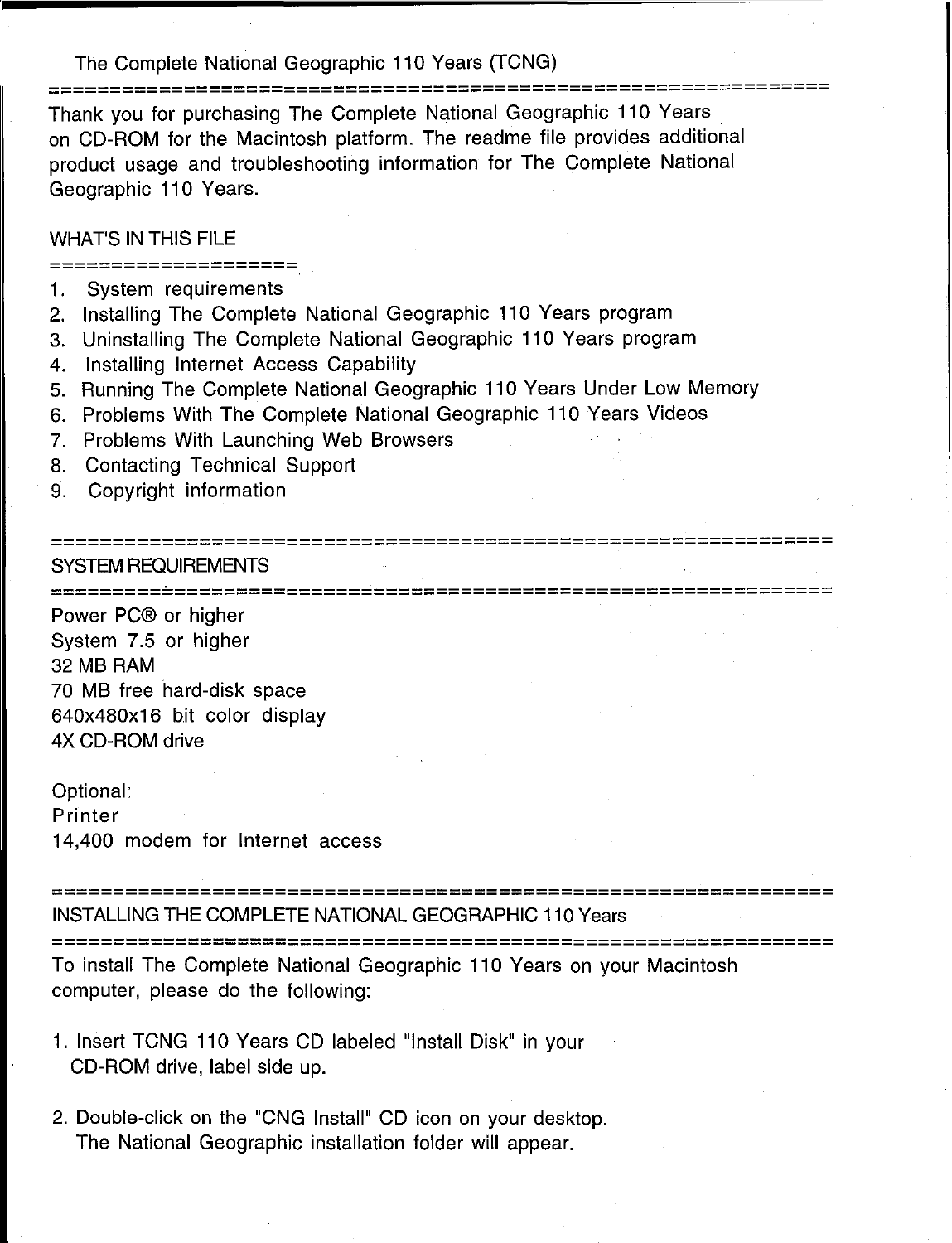- 3. From the National Geographic installation folder, double-click the National Geographic Installer icon.
- 4. Follow the on-screen instructions to complete installation

Note: On some computers the installation process may take more time to install than others. If you encounter this, please be patient and wait until all files have been copied successfully.

**===============================================================** UNINSTALLING THE COMPLETE NATIONAL GEOGRAPHIC 110 Years **===============================================================**

To uninstall The Complete National Geographic 110 Years from your computer use the following instructions:

- 1. Place the CD labeled "Install Disk" into your CD-ROM drive label side up.
- 2. Double-click on "CNG Install" CD icon on your desktop.
- 3. Double-Click on The Complete National Geographic Installer icon.
- 4. Follow the on-screen instructions until you get to the main National Geographic Installer screen.
- 5. In the top left hand corner of the screen you will see a drop down menu button labeled: Minimal Install
- 6. Click on the drop down arrow and select Uninstall.
- 7. Next, click on the uninstall button and follow the on-screen instructions.

**===============================================================** INSTALLING INTERNET ACCESS CAPABILITY

**================================================================**

To install the Internet Access capability that is required to link The Complete National Geographic program to the National Geographic Society Web site, you must run the Internet Access Installation program during program installation. In the top left hand corner of the screen, choose the menu option labeled 'Select Web Browser' and click on the 'Install' button. The Internet Access Installation program will be launched.

If you choose not to install Internet Access capability during the main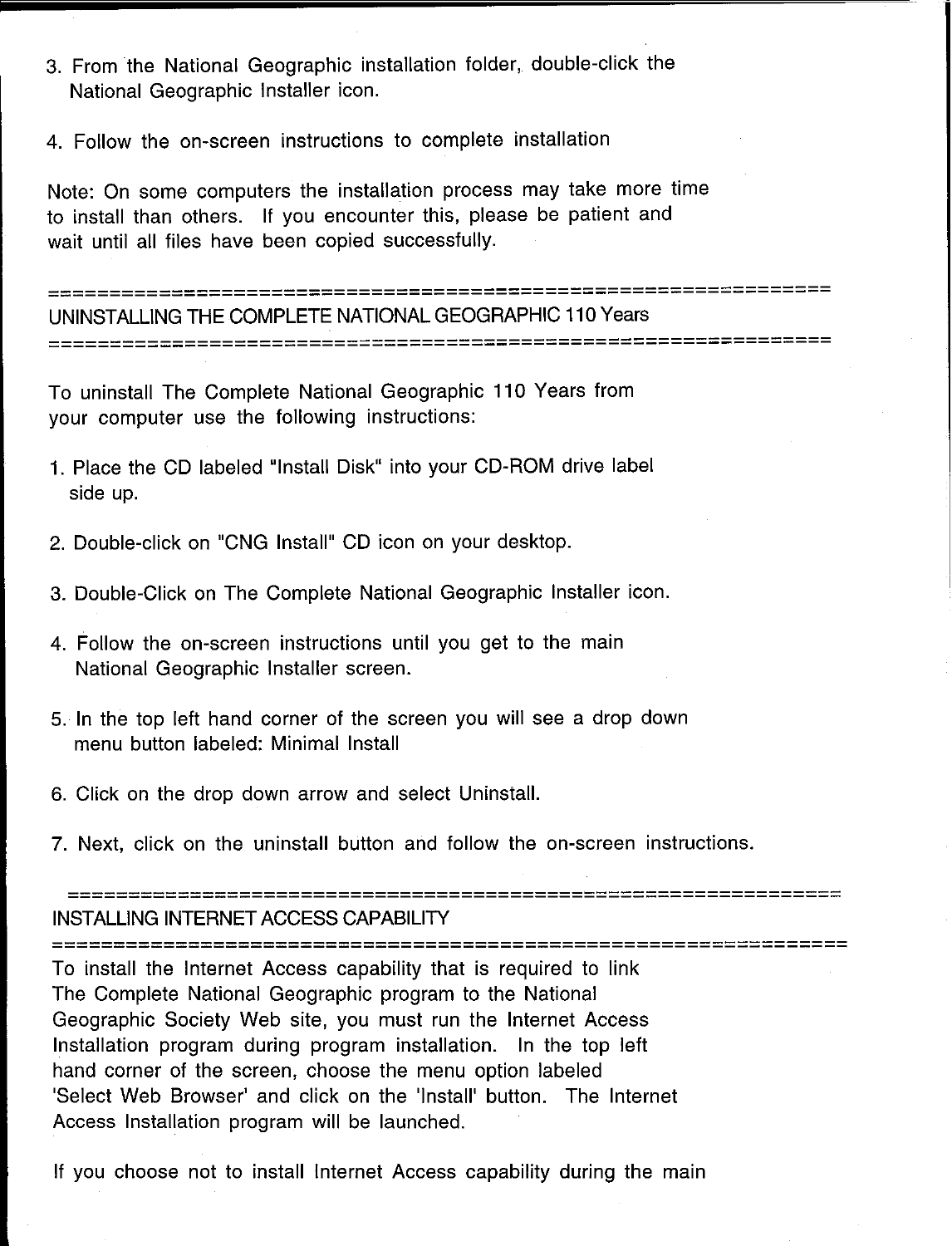program installation, you can manually launch the Internet Access Installation program from the program by clicking on the 'Web' button on the Navigation Menu (Click on the Navigation Menu icon on the program Toolbar to see this menu). You can also install the Internet Access Installation program by running the National Geographic Installer program again from the Install Disk.

The Internet Access Installation program will then search for all copies of the Netscape Navigator and Microsoft Explorer browsers currently installed on your machine. If the Internet Access Installation program found any copies of the Netscape Navigator or Microsoft Explorer browsers on your machine, you will be able to choose from a list which browser you want The Complete National Geographic program to use to link to the National Geographic Society Web site. If the Internet Access Installation program did not find any copies of the Netscape Navigator or Microsoft Explorer browsers on your machine, or if you want to use a different browser, you can then do a manual search for your selected browser by hitting the Find Browser button. In order to properly link to the Internet with The Complete National Geographic program, your machine MUST be already connected to the Internet, through an Online service, an Internet Service Provider, a dedicated Internet line, etc. The Complete National Geographic does not provide you with an Internet service, it just links to your existing Internet service.

After you have successfully installed the Internet Access capability, if you want to choose a different Internet browser to link to the National Geographic Society Web site, you need to re-run the Internet Access Installation program.

# RUNNING THE COMPLETE NATIONAL GEOGRAPHIC UNDER LOW MEMORY

**===============================================================**

**===============================================================**

**===============================================================**

If you are running The Complete National Geographic CD under low memory conditions, the application may not operate as well as possible. You may not be able to get to every area in the application, depending on how much memory is available. The magazine photos may be displayed at a lower resolution than your current screen resolution and/or it may run slowly. The introduction and exit video playback may be very choppy and the audio may not be synchronized with the video.

**===============================================================** PROBLEMS WITH THECOMPLETE NATIONAL GEOGRAPHIC VIDEOS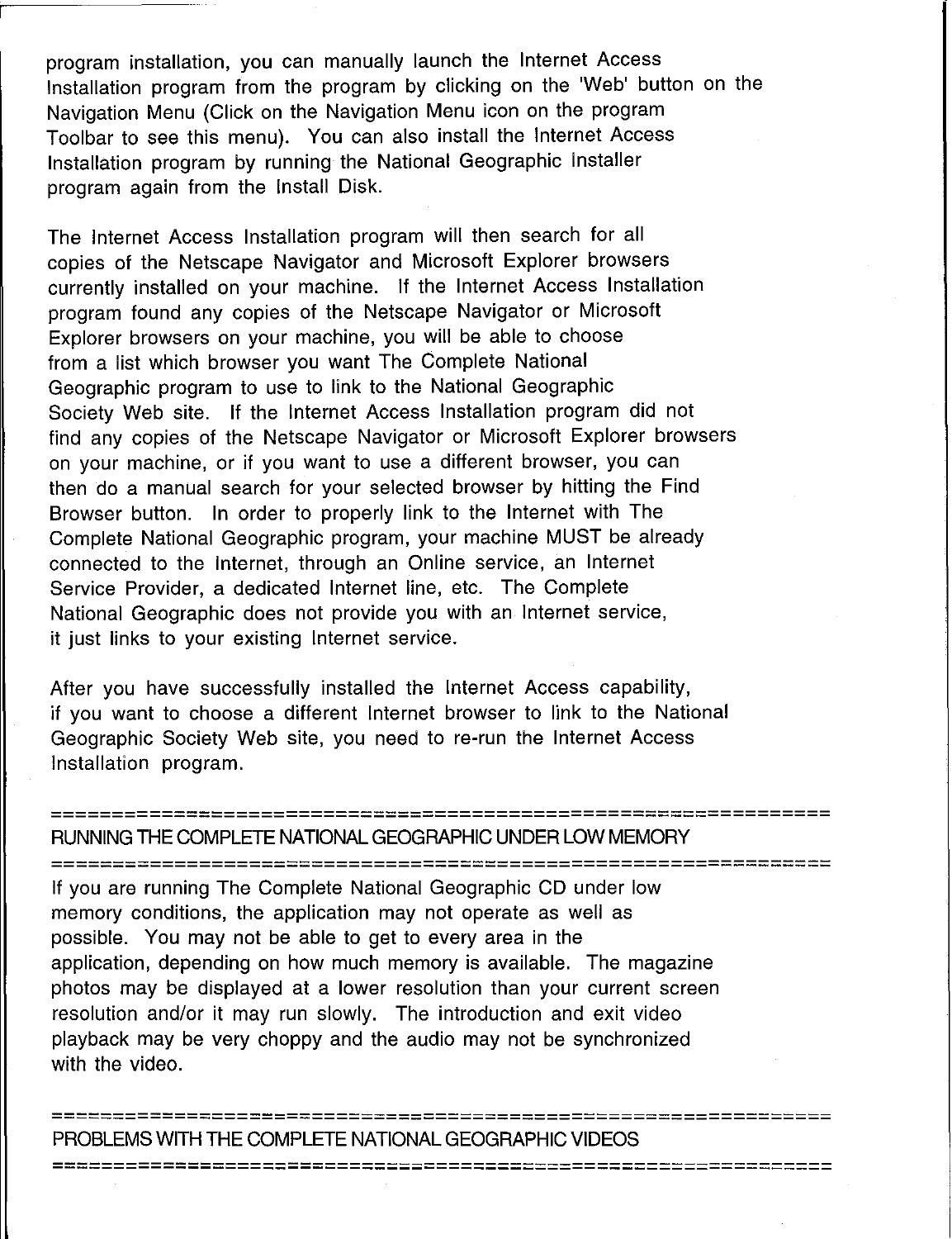If you are experiencing problems with The Complete National Geographic videos, there are a few factors that could be causing the problems. One factor is memory. You must make sure that you are not currently very low in system resources. Try closing all other applications and make sure that virtual memory is being used. Another factor is the graphics screen driver. Make sure you are using updated screen drivers and also screen drivers that are specific to your current graphics card. Another factor is the CD drive. If the CD drive speed is slower than the required minimum CD drive speed, this might cause problems with video playback. The minimum required CD drive speed is 4x.

#### **===============================================================** PROBLEMS WITH LAUNCHING WEB BROWSERS

**===============================================================**

Whenever you click on the Web button in The Complete National Geographic, the Internet browser of your choice should be launched and you should be brought directly to The National Geographic Society web site.

If you find that the Internet browser is being launched, but you are not being brought to The National Geographic Society web site: Make sure that your Internet connection is working correctly; Sometimes, if the maximum number of connections is already connected to The National Geographic Society web site, you will not be able to connect until there is another connection available.

```
=================================================================
```
Contacting The Learning Company Technical Support Department

**=================================================================**

The Learning Company technical support department is available to assist you with any issues regarding the product you purchased. Technical support can be reached via e-mail, U.S. mail, fax, or phone.

The technical staff supports the entire family line of products from The Learning Company, including Mindscape and Braderbund products.

Contacting Technical Support:

When contacting technical support, please provide as much information as you can about your computer system and the problem you are experiencing.

Helpful information to include would be the following:

1. Your first and last name

2. Phone number, fax number, mailing address, and e-mail address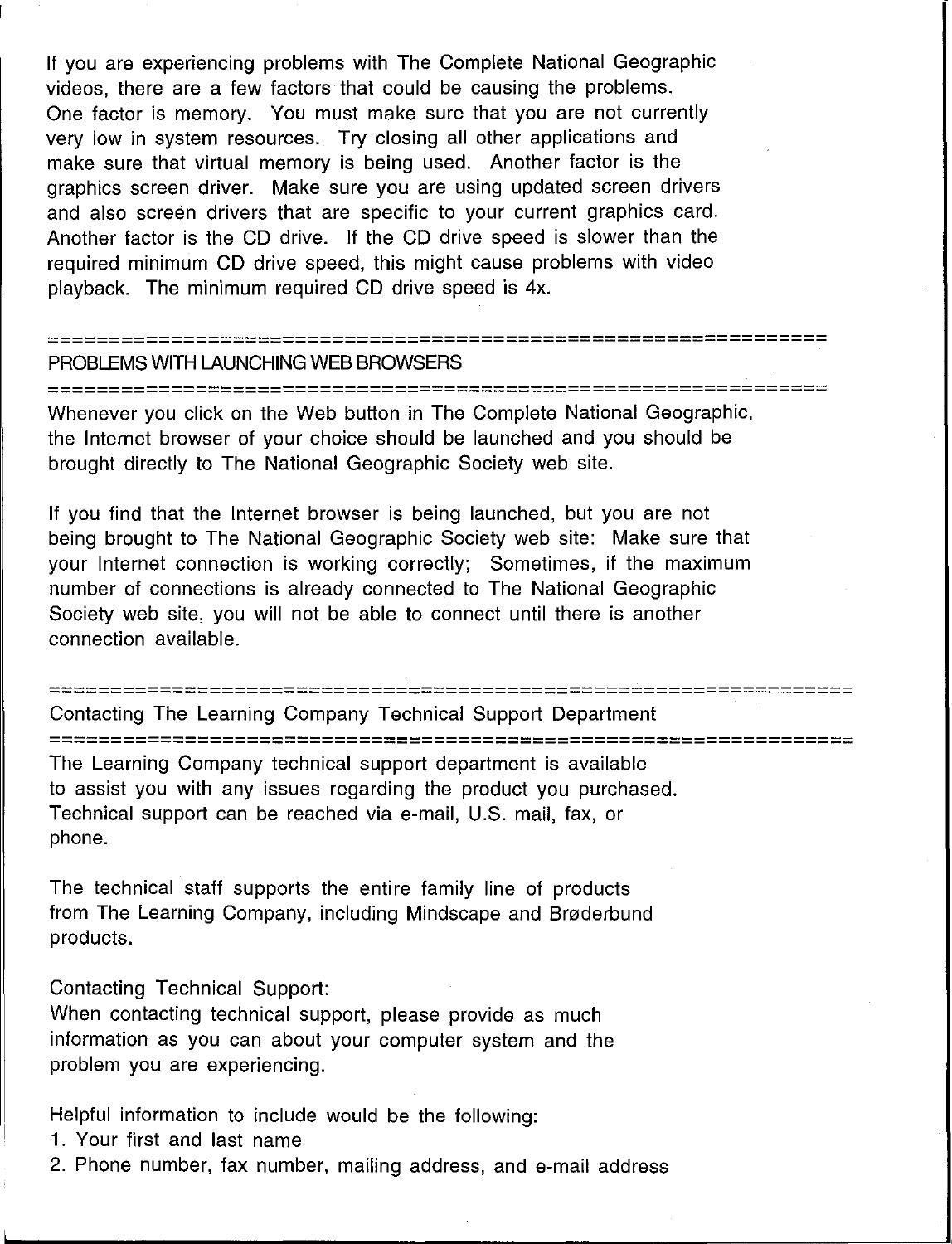3. Name of the product, version, platform, and format.

-Example: Mavis Beacon Teaches Typing/version 8/Windows 95/98/CD-ROM

- 4. Brief description of your problem.
- 5. Type of computer including name brand. (Mac or PC) If you cannot find the name of your computer say IBM PC Clone.

-Example: I have a Dell PC Pentium 200 MHz

Memory: 64 MB of RAM Hard disk: 12 GB hard disk Video card: ATI Matrox Milenia 8 MB video card CD-ROM Drive: I have a 4x Panasonic CD drive DVD-ROM: I have a 2nd generation Phillips DVD-ROM drive Sound Card: Creative Labs 16 bit sound card

6. If using a network please mention the type of network being used.

7. Modem type and speed. Example: US Robotics 56K Flex internal modem

8. Version of Windows or Macintosh operating system.

9. If you are having a printing problem specify the name, make, and model of the printer you are using. Example: HP Deskjet 870 CSI

Check our Web site, http://www.learningco.com. for answers to frequently asked questions and other technical support information. Go to the support section to get FAQs, downloads, patches, etc.

Technical Support Call Center:

Main technical support number: (319)247-3333

Note when calling:

Call (319) 247-3302 or (319) 247-3333 between 8:00 a.m. and 8:00 p.m. CST, "Monday through Friday (excluding holidays), to speak to a technical support representative. (\*Wednesday 9:30 AM to 8:00 PM CST) Please be at your computer when you call.

Technical support fax: (319) 395-9600 24 hours

Automated 800 support 24 hours: (800) 409-1497 This service allows our customers to find commonly asked questions to products and their answers free of charge.

Technical Support E-mail: Help@tlcsupport.com Online Technical Library: www.learningco.com/support

Technical support by mail:

When corresponding via mail please included the following:

1. First and last name

2. Phone number where we can reach you, fax number, and e-mail